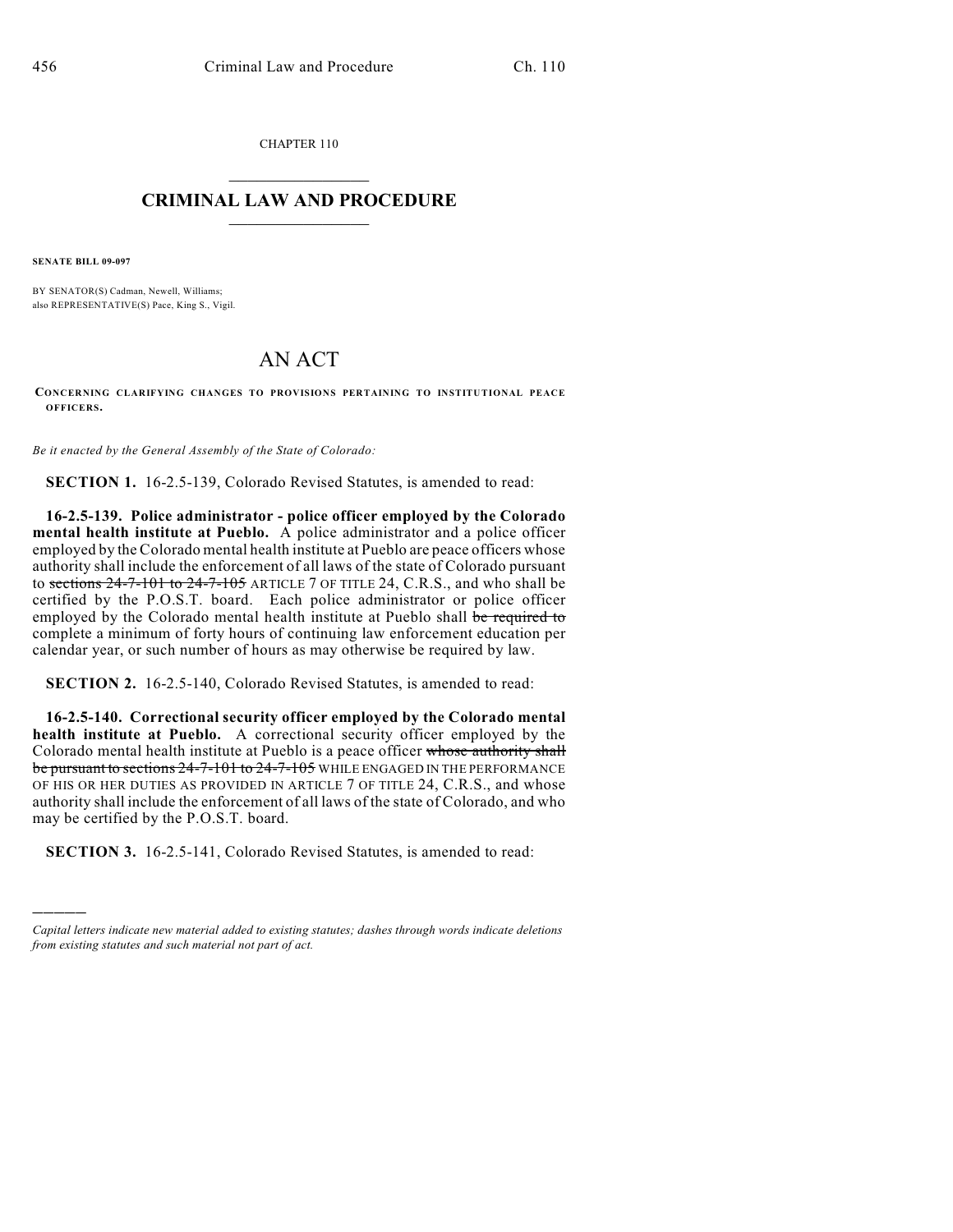**16-2.5-141. Colorado state security guard.** A Colorado state security guard is a peace officer while engaged in the performance of his or her duties PURSUANT TO ARTICLE 7 OF TITLE 24, C.R.S., whose authority shall be limited to the scope and authority of his or her assigned duties and who may be certified by the P.O.S.T. board.

**SECTION 4.** 16-2.5-148, Colorado Revised Statutes, is amended to read:

**16-2.5-148. Colorado state higher education police officer.** A Colorado state higher education police officer employed by a state institution of higher education pursuant to sections  $24-7.5-101$  to  $24-7.5-105$  ARTICLE 7.5 OF TITLE 24, C.R.S., is a peace officer whose authority shall include the enforcement of all laws of the state of Colorado and who shall be certified by the P.O.S.T. board.

**SECTION 5.** Article 7.5 of title 24, Colorado Revised Statutes, is amended BY THE ADDITION OF A NEW SECTION to read:

**24-7.5-106. Peace officers standards and training board evaluation and recommendation - legislative authorization of peace officer status required.** NOTWITHSTANDING ANY OTHER PROVISION OF THIS ARTICLE, A PERSON OR GROUP OF PERSONS EMPLOYED BY ANY INSTITUTION OF HIGHER EDUCATION SHALL NOT BE DESIGNATED AS POLICE OFFICERS, AFTER JUNE 3, 2004, WITHOUT COMPLETING THE PEACE OFFICERS STANDARDS AND TRAINING BOARD PROCESSES DESCRIBED IN SECTIONS 16-2.5-201 AND 16-2.5-202, C.R.S., AND OBTAINING THE CERTIFICATION DESCRIBED IN SECTION 16-2.5-102, C.R.S.

**SECTION 6.** 29-5-103, Colorado Revised Statutes, is amended to read:

**29-5-103. Assignment of police officers or deputy sheriffs for temporary duty.** The chief of police or person performing the functions thereof of any town, city, or city and county or of any state institution of higher education employing peace officers in accordance with section  $16-2.5-120$  ARTICLE 7.5 OF TITLE 24, C.R.S., or the sheriff of any county may in his or her discretion, upon request of the chief of police or person exercising the functions thereof in any other town, city, or city and county or any other state institution of higher education employing a peace officer in accordance with section  $16-2.5-120$  ARTICLE 7.5 OF TITLE 24, C.R.S., or the sheriff of any other county, assign police officers or deputies under his or her control, together with any equipment he or she deems proper, to perform temporary duty within the jurisdiction of the requesting chief of police or sheriff and under the direction and command of the requesting chief of police or sheriff; but the chief of police or sheriff assigning the officers or deputies may provide that the officers or deputies shall be under the immediate command of a superior officer designated by the assigning chief of police or sheriff, which superior officer shall be under the direct supervision and command of the requesting chief of police or sheriff. Nothing contained in this section or sections 29-5-104 to 29-5-110 shall be construed to limit the power of any town, city, city and county, or state institution of higher education employing peace officers in accordance with section  $16-2.5-120$ ARTICLE 7.5 OF TITLE 24, C.R.S., to prohibit or limit by ordinance the exercise by a chief of police or sheriff of the discretion granted in sections 29-5-103 to 29-5-110.

**SECTION 7.** 29-5-104 (1), Colorado Revised Statutes, is amended to read: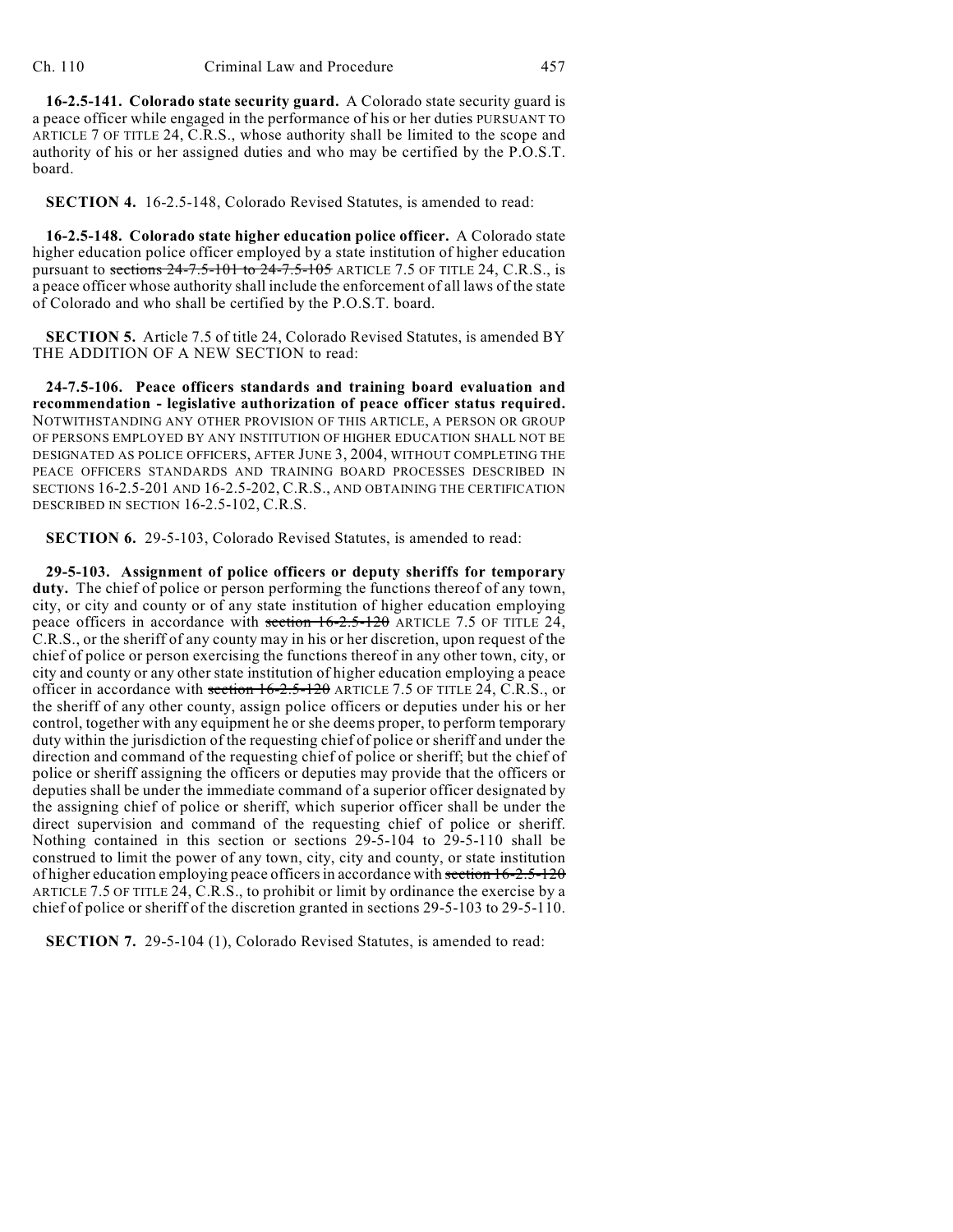**29-5-104. Request for temporary assignment of police officers or deputy sheriffs - authority.** (1) The chief of police, or person performing the functions thereof, of any town, city, or city and county or of a state institution of higher education employing a peace officer in accordance with section 16-2.5-120 ARTICLE 7.5 OF TITLE 24, C.R.S., and the sheriff of any county may, when in his or her opinion the same is required to quell disturbances or riots or in any other situation wherein he or she deems that an emergency exists within his or her jurisdiction, request the chief of police or person performing the function thereof of any other city, town, or city and county or at another state institution of higher education employing peace officers in accordance with section 16-2.5-120 ARTICLE 7.5 OF TITLE 24, C.R.S., or the sheriff of any other county to assign officers or deputy sheriffs under their respective commands to perform temporary duty within the jurisdiction of the requesting chief of police or sheriff and under the direction and control of the requesting chief of police or sheriff under the terms and conditions as shall be agreed upon between the requesting and assigning chiefs of police or sheriffs. The officers or deputy sheriffs shall, while so assigned and performing duties subject to the direction and control of the requesting chief of police or sheriff, have the same power within the jurisdiction of the requesting chief of police or sheriff as do regular officers or deputies, as the case may be, of the requesting chief of police or sheriff.

**SECTION 8.** 29-5-108, Colorado Revised Statutes, is amended to read:

**29-5-108. Liability of requesting jurisdiction.** During the time that a police officer, deputy sheriff, or firefighter of a town, city, city and county, county, or fire protection district or of a state institution of higher education employing a peace officer in accordance with section  $16-2.5-120$  ARTICLE 7.5 OF TITLE 24, C.R.S., is assigned to temporary duty within the jurisdiction of another town, city, city and county, county, or fire protection district, or of another state institution of higher education employing a peace officer in accordance with section 16-2.5-120 ARTICLE 7.5 OF TITLE 24, C.R.S., as provided in sections 29-5-103 to 29-5-107, any liability that accrues under the provisions of article 10 of title 24, C.R.S., on account of the negligent or otherwise tortious act of the police officer, deputy sheriff, or firefighter while performing the duty shall be imposed upon the requesting town, city, city and county, county, fire protection district, or state institution of higher education, and not upon the assigning jurisdiction.

**SECTION 9.** 29-5-109, Colorado Revised Statutes, is amended to read:

**29-5-109. Workers' compensation coverage.** The coverage of any police officer, deputy sheriff, or firefighter of any town, city, city and county, county, or fire protection district or of any state institution of higher education employing peace officers in accordance with section 16-2.5-120 ARTICLE 7.5 OF TITLE 24, C.R.S., under the "Workers' Compensation Act of Colorado", articles 40 to 47 of title 8, C.R.S., shall not be affected by reason of the performance of temporary duties in a requesting town, city, city and county, county, fire protection district, or state institution of higher education under the provisions of sections 29-5-103 to 29-5-107, and the police officers, deputy sheriffs, and firefighters shall remain covered by such THE workers' compensation insurance while performing the temporary duty as fully as if they were performing their regular duties within the assigning jurisdiction.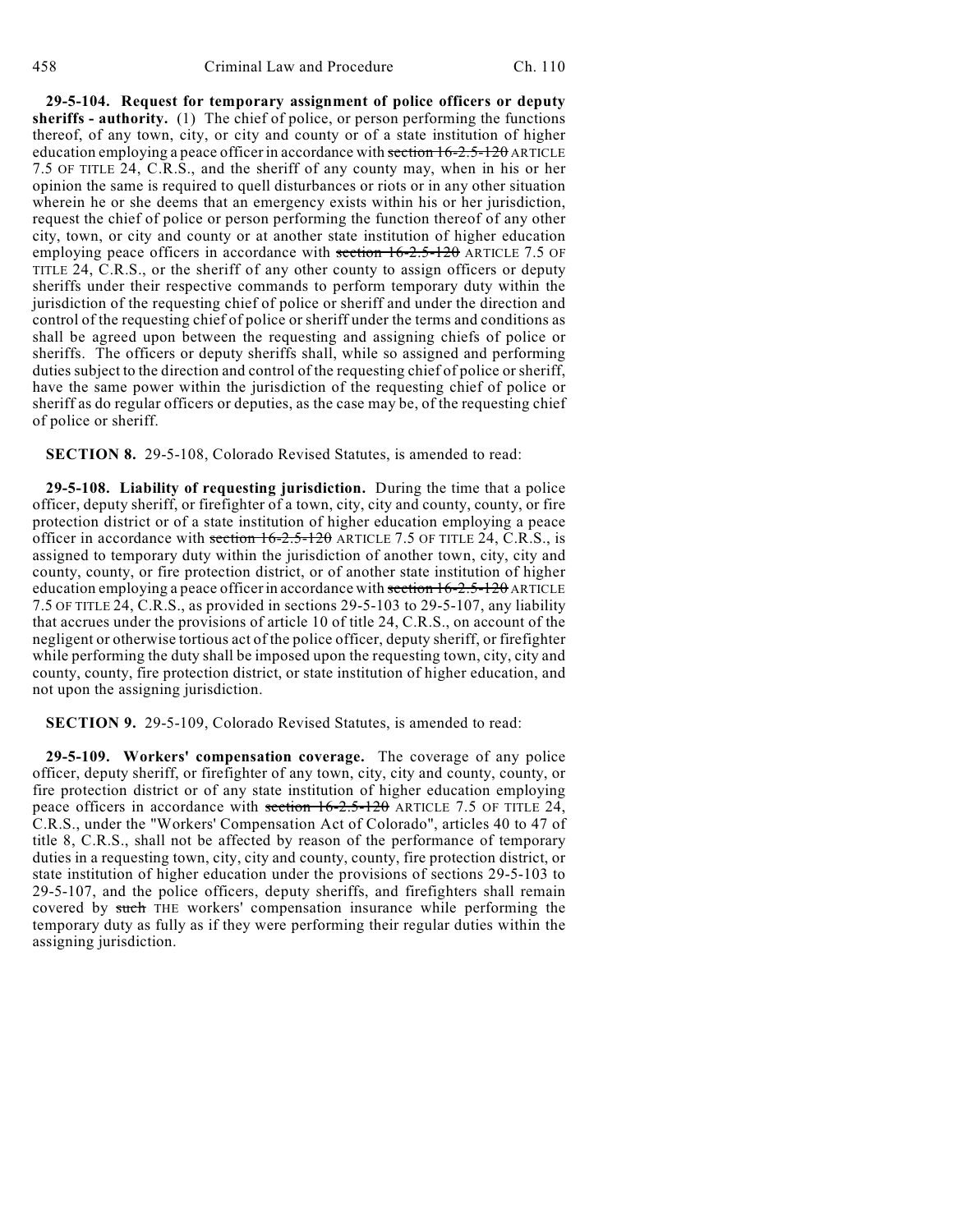## **SECTION 10.** 29-5-110, Colorado Revised Statutes, is amended to read:

**29-5-110. Pension fund payments.** If any police officer, deputy sheriff, or firefighter of any town, city, city and county, county, or fire protection district or of any state institution of higher education employing peace officers in accordance with section  $16-2.5-120$  ARTICLE 7.5 OF TITLE 24, C.R.S., should become disabled or be killed by reason of the performance of temporary duty within the jurisdiction of another town, city, city and county, county, fire protection district, or state institution of higher education, as provided in sections 29-5-103 to 29-5-107, and the disability would entitle him or her or his or her death would entitle his or her survivor to payment from any police or firefighters' or employee pension fund of the town, city, city and county, county, fire protection district, or state institution of higher education assigning him or her to temporary duty in another jurisdiction, had the injury occurred during the performance of his or her duties within the assigning town, city, city and county, county, fire protection district, or state institution of higher education, the police officer, deputy sheriff, or firefighter, or his or her survivor, shall be entitled to the same payment from the pension fund of the assigning town, city, city and county, county, fire protection district, or state institution of higher education, as he or she would have been entitled to receive if the injury or death had occurred within the assigning town, city, city and county, county, fire protection district, or state institution of higher education, and he or she shall not be entitled to receive a payment from any police or firefighters' or employee pension fund of the jurisdiction in which he or she performed the temporary duties.

**SECTION 11.** 29-5-111 (1), Colorado Revised Statutes, is amended to read:

**29-5-111. Liability of peace officers.** (1) Notwithstanding the doctrines of sovereign immunity and respondeat superior, a city, town, county, or city and county or other political subdivision of the state or a state institution of higher education employing peace officers in accordance with section 16-2.5-120 ARTICLE 7.5 OF TITLE 24, C.R.S., shall indemnify its paid peace officers and reserve officers, as defined in section 16-2.5-110, C.R.S., while the peace officers and reserve officers are on duty for any liability incurred by them and for any judgment, except a judgment for exemplary damages, entered against them for torts committed within the scope of their employment if the person claiming damages serves the political subdivision or state institution of higher education with a copy of the summons within ten days from the date when a copy of the summons is served on the peace officer or reserve officer. In no event shall any such political subdivision or state institution of higher education be required so to indemnify its peace officers in excess of one hundred thousand dollars for one person in any single occurrence or three hundred thousand dollars for two or more persons for any single occurrence; except that, in such instance no indemnity shall be allowed for any person in excess of one hundred thousand dollars. It is the duty of the city, town, county, city and county, or other political subdivision and of the state institution of higher education to provide the defense handled by the legal staff of the public entity or by other counsel, in the discretion of the public entity, for the peace officer in such THE claim or civil action. However, in the event that the court determines that a reserve officer, as defined in section 16-2.5-110, C.R.S., incurred the liability while acting outside the scope of his or her assigned duties or that the reserve officer acted in a willful and wanton manner in incurring the liability, the court shall order the reserve